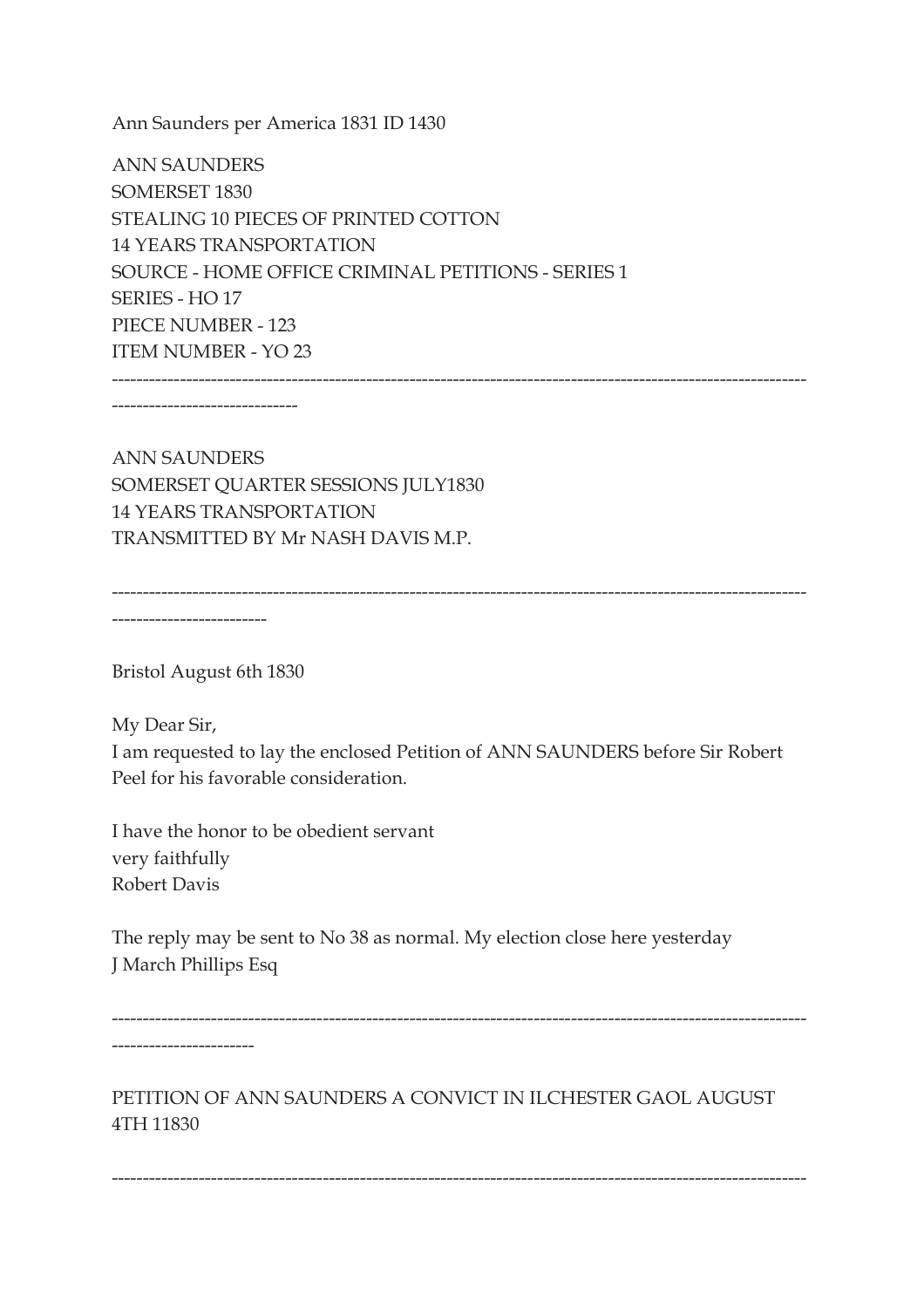To His most Gracious and Excellent Majesty William the Fourth King of the United Kingdom and Ireland.

The petition of ANN SAUNDERS Widow of the late Thomas, Laundress of the City of Bristol Basket Maker and Licenced Hawker. Now a convict in your Majesty's gaol at Ilchester in the county of Somerset.

## Humbly Sheweth

That your Majesty's Petitioner was on Saturday the twenty ninth day of May 1830 apprehended in the Parish of Taunton in the county of Somerset and committed to gaol charged on the oath of sundry persons with having on that same day stolen four pieces of printed cotton the property of William Newton, one piece of Chinte print the property of Richard William Atton and one piece of ribbon the property of John Stephens all in the parish of Taunton aforesaid, for which your Petitioner was indicted and convicted on the twelfth day of July 1830 at the General Quarter Sessions held at Bridgewater in the county aforesaid and sentenced to transportation for fourteen years.

That your Majesty's Petitioner is now in the twenty eighth year of her age, was left a widow together with two infant children by her husband Thomas Saunders Basket Maker and Licenced Hawker, about two years since and your Petitioner having no other means of supporting herself and infant children continued to carry on the same employ, travelling to different towns with goods as an Hawker. That your Petitioner being in Taunton on Saturday the twenty ninth day of May 1830 met a woman carrying a bundle who had dealt with her late husband , but whose name was unknown to your Petitioner. The same woman desired your Petitioner to take care of the bundle as she had some business in the town of Taunton and did not like to carry it with her, your Petitioner accordingly held the bundle thinking the woman would soon return, some time having elapsed and the woman not returned your Petitioner took the bundle to a Washerwoman that had some aprons to wash for her and desired the said Washerwoman to allow her to leave the bundle at her

house until the evening when she would call for it or send the person to whom it belonged, your Petitioner not seeing the person that gave her the bundle called in the evening the said Washerwomans when she was apprehended by a Constable and committed to prisdon for having the same in her possession no person whatever accused your Petitioner of stealing the same. Nothwithstanding your Petitioner was convicted and sentenced to be transported for fourteen years, but your Petitioner solemnly declares she has no knowledge whatever that the contents of the said bundle was stolen neither has your Petitioner ever been accused of any crime or her